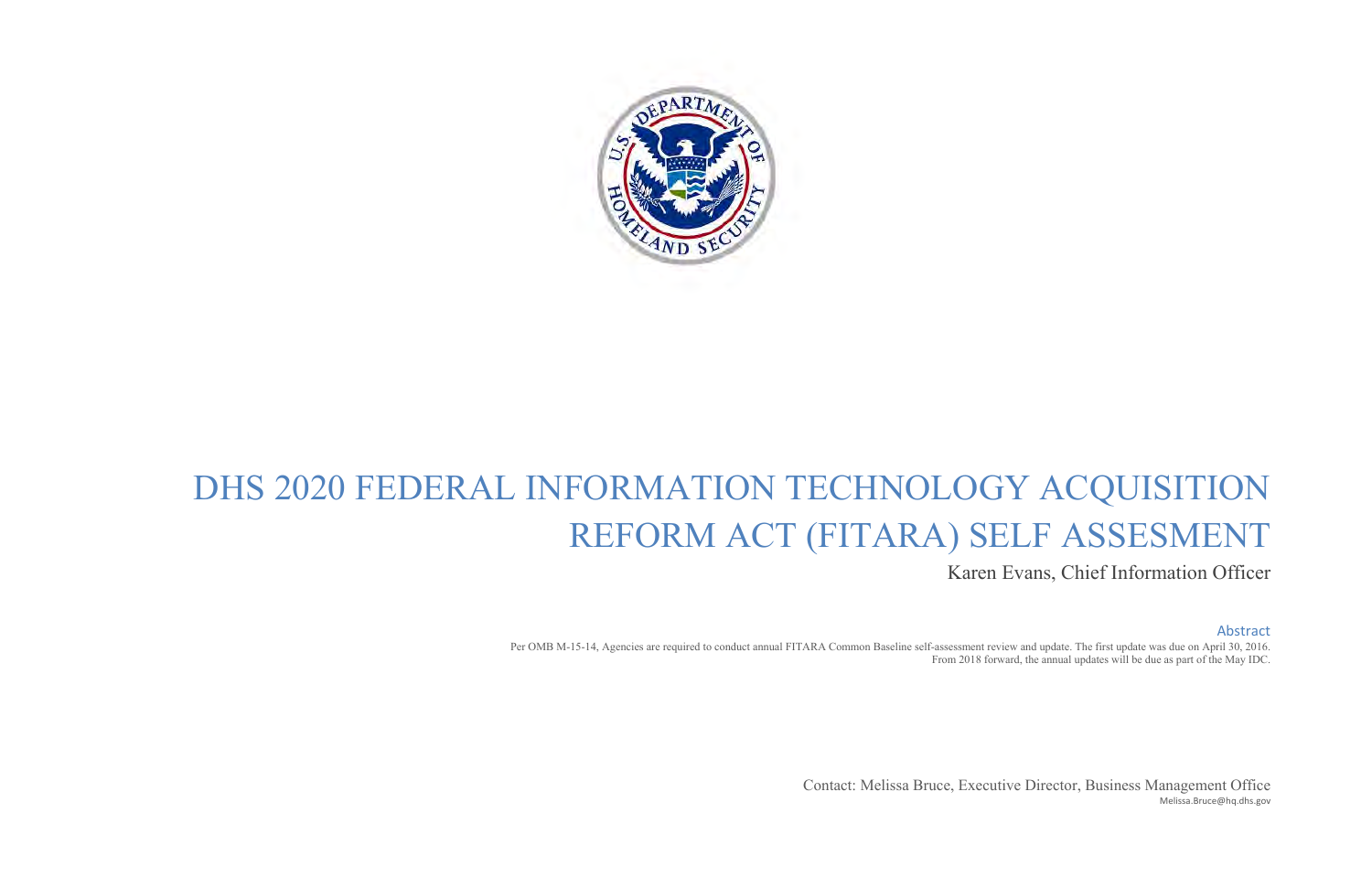## **VERSION CONTROL**

#### **Current Version: Final**

| Date      | Version                                                      | <b>Notes</b>                                                                             | Updated by:               |
|-----------|--------------------------------------------------------------|------------------------------------------------------------------------------------------|---------------------------|
|           |                                                              | (Changes from the previous draft)                                                        |                           |
| 5/17/17   | DHS FITARA Self-Assessment and Milestones 2017 Update – V1.2 | Submitted to DHS CIO                                                                     | EBMO.tasker@hq.dhs.gov    |
| 5/18/17   | DHS FITARA Self-Assessment and Milestones 2017 V1.3          | Updated to Reflect MGMT Directive 102-02 Rev 1 Signed May, 17, 2017                      | $EBMO$ .tasker@hq.dhs.gov |
| 5/25/17   | <b>DHS FITARA Self-Assessment and Milestones 2017V1.4</b>    | Updated to Reflect completed Action Item May 25, 2017                                    | $EBMO$ .tasker@hq.dhs.gov |
| 4/12/18   | <b>DHS FITARA Self-Assessment</b>                            | Updated to Reflect proposed May 2018 Scores which are incorporated to reflect Component  | $EBMO$ .tasker@hq.dhs.gov |
|           |                                                              | Self-Assessment Scores gathered over the last year.                                      |                           |
| 4/26/19   | <b>DHS FITARA Self-Assessment</b>                            | Updated to reflect May 2019 scores incorporating updates across the Department including | $EBMO$ .tasker@hq.dhs.gov |
|           |                                                              | relevant directives and instructions as well as completed Action Items                   |                           |
| 4/27/2020 | <b>DHS FITARA Self-Assessment</b>                            | Updated to reflect May 2020 scores incorporating updates across the Department           | Bmo.tasker@hq.dhs.gov     |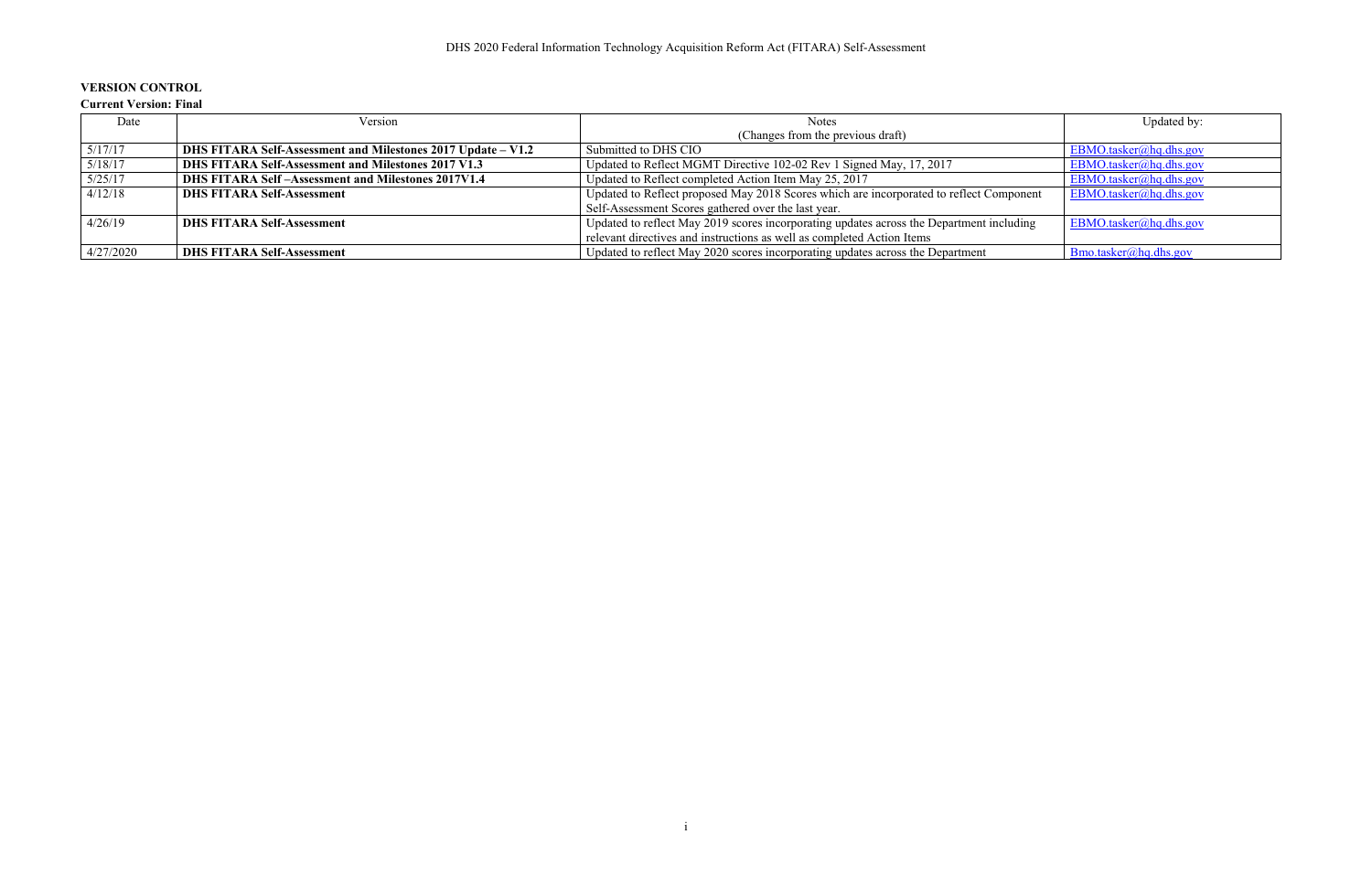Status: Updated Directions for completion of each of the elements are below.

| Directions for completion of caen of the crements are octobril |                                                                                   |  |  |
|----------------------------------------------------------------|-----------------------------------------------------------------------------------|--|--|
| Field                                                          | Description                                                                       |  |  |
| Category - Element                                             | Pre-populated category and element                                                |  |  |
| <b>Current Element Rating</b>                                  | Please provide an updated Assessment score on each Category Element.              |  |  |
| May 2020                                                       |                                                                                   |  |  |
| <b>Relevant Evidence</b>                                       | This column includes all public and internal memos, directives, policies,         |  |  |
| Supporting                                                     | strategies, and procedures, established to enable successful outcomes. This       |  |  |
| Implementation of                                              | section should be limited to 1000 characters or less.                             |  |  |
| Element                                                        |                                                                                   |  |  |
| Obstacles / Risks /                                            | Please include all barriers to success by category, as well as any mitigation     |  |  |
| Challenges by Category                                         | plans and/or strategies developed to address these issues. This section should be |  |  |
|                                                                | limited to 1000 characters or less.                                               |  |  |

For agencies without formal bureaus or component-level organizations as related to elements M, N, O: For these elements, please provide ratings and details about how authority over IT investments throughout the agency is d managed as well as any supporting policies, directives, or memos that govern such delegation. Components or offices where IT is managed should be included in reporting, including, but not limited to regions, field offices, Please update the Bureau Leadership Directory and Assignment Plan in concert with these updates as applicable.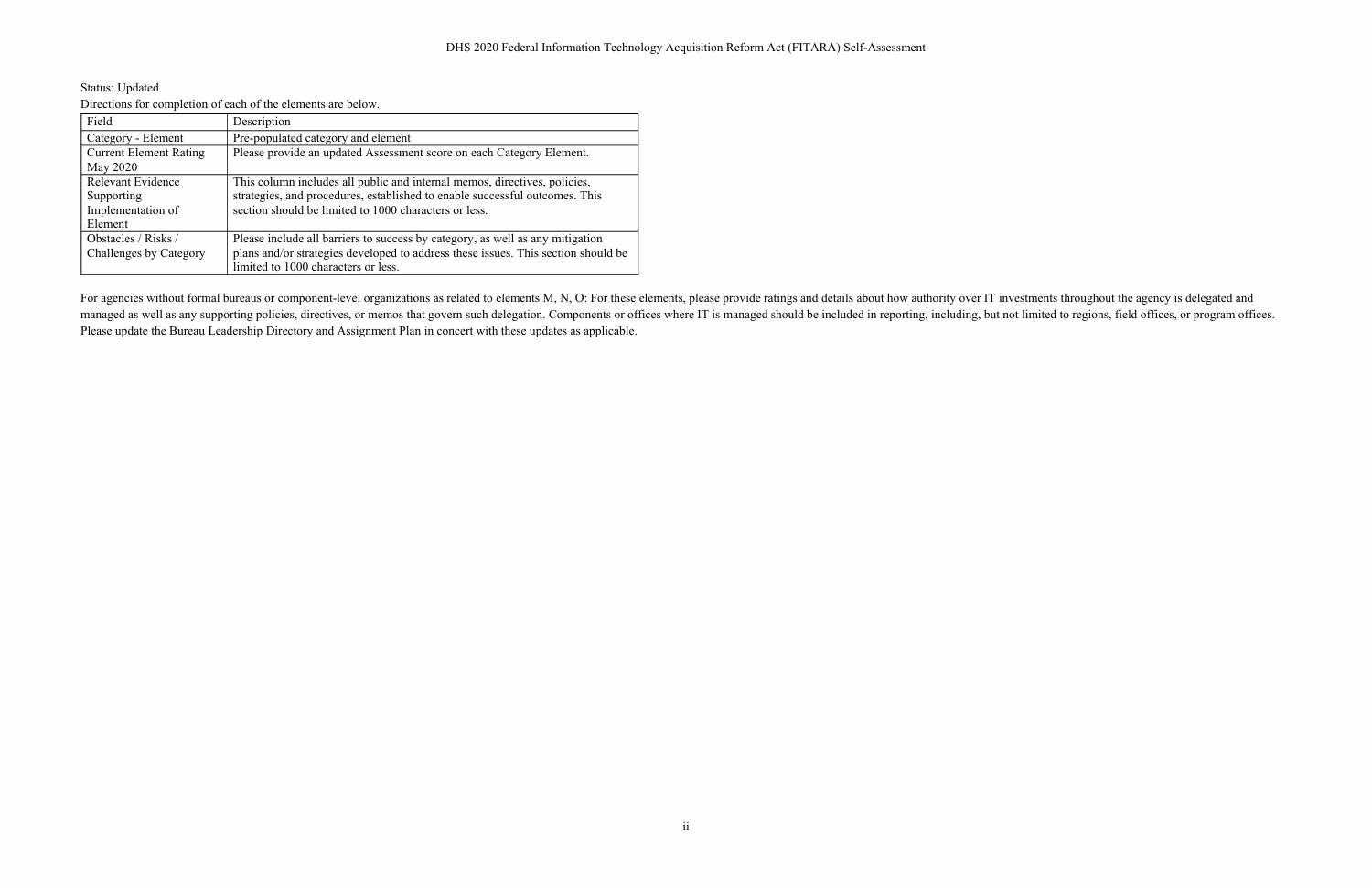# **RATINGS**

| - Agency has not started development of a plan describing the changes it will make to ensure that all baseline FITARA responsibilities are in place by December 31, 2020<br>Incomplete   |
|------------------------------------------------------------------------------------------------------------------------------------------------------------------------------------------|
| - Agency is working to develop a plan describing the changes it will make to ensure that all baseline FITARA responsibilities are in place by December 31, 2020<br>Partially Addressed – |
| Fully Implemented – Agency has developed and implemented its plan to ensure that all common baseline FITARA responsibilities are in place                                                |

### **BUDGET FORMULATION**

| Element | Description                                                                          |
|---------|--------------------------------------------------------------------------------------|
|         | Visibility of IT resource plans/decisions to CIO                                     |
|         | CIO role in pre-budget submission for programs that include IT and overall portfolio |
|         | CIO role in planning program management                                              |
|         | CIO reviews and approves major IT investment portion of budget request               |

|                                         |                |                                                                      | <b>Agency Common Baseline Table</b>                                                                                                                                                                                                                                                                                                                                                                                                                                                                                                                                                                                                                                                                                                                                                                                                                                                                                                                                                                                                                                                                                                                                                                                                       |                                                   |
|-----------------------------------------|----------------|----------------------------------------------------------------------|-------------------------------------------------------------------------------------------------------------------------------------------------------------------------------------------------------------------------------------------------------------------------------------------------------------------------------------------------------------------------------------------------------------------------------------------------------------------------------------------------------------------------------------------------------------------------------------------------------------------------------------------------------------------------------------------------------------------------------------------------------------------------------------------------------------------------------------------------------------------------------------------------------------------------------------------------------------------------------------------------------------------------------------------------------------------------------------------------------------------------------------------------------------------------------------------------------------------------------------------|---------------------------------------------------|
| <b>Category</b>                         | <b>Element</b> | <b>Current</b><br><b>Element</b><br><b>Rating</b><br><b>May 2020</b> | <b>Relevant Evidence Supporting Implementation of Element</b>                                                                                                                                                                                                                                                                                                                                                                                                                                                                                                                                                                                                                                                                                                                                                                                                                                                                                                                                                                                                                                                                                                                                                                             | <b>Obstacles / Risks / Challenges by Category</b> |
| <b>Budget</b><br>Formulation<br>$(A-D)$ |                |                                                                      | DHS maintains CIO integration and visibility during the Planning, Programming, Budgeting, and Execution<br>(PPBE) process through established policies and guidance. In addition to the advancements recognized by<br>Components in the previous self-assessment, improvements are continuously being realized as processes and<br>guidance are refined. For example, in June 2019, DHS released revisions to the PPBE Directive and Instruction, in<br>a collaborative effort with OCIO.<br>The IT Business Management Council (BMC) - including agency-wide executive and working-level OCFO and<br>OCIO personnel - continues to meet on a regular basis. As previously stated, the IT BMC has helped strengthen<br>relationships and enhance coordination of IT resource management. For example, in conjunction with the OCIO<br>Component IT Resource Allocation Plan (RAP) review process, the IT BMC fosters information sharing to<br>increase visibility into RAP guidance and IT resource planning across the organization. Over the last year, IT<br>BMC stakeholders have come together to form additional working groups on emerging topics and activities at the<br>intersection of IT and finance.                        |                                                   |
|                                         | B              |                                                                      | DHS continues to optimize the CIO role in pre-budget submission practices to ensure ongoing compliance. OCIO,<br>the DHS Office of Policy, and OCFO have leveraged a strong working relationship to ensure CIO involvement in<br>all stages of PPBE. As previously outlined, OCIO submits Resource Planning Priorities that feed into the Resource<br>Planning Guidance (RPG) approved by the Secretary and applicable to the entire enterprise. OCIO also nominates<br>Winter Study topics for additional research/evaluation to determine clear resource requirements. The DHS CIO<br>also codifies IT resource planning guidance by engaging with both the CFO in developing RAP guidance and the<br>Under Secretary for Management (USM) in supporting USM strategic guidance.<br>The DHS Joint Requirements Integration and Management System (JRIMS), implemented by the Joint<br>Requirements Council (JRC), is a significant mechanism in the planning process that helps identify where IT<br>resources may be needed across the Department. The OCIO Enterprise Architecture (EA) team conducts the initial<br>review of all submissions to ensure that documents and requirements fully capture and justify IT resource needs. |                                                   |

| December 31, 2020<br>December 31, 2020 |                                       |  |  |
|----------------------------------------|---------------------------------------|--|--|
|                                        |                                       |  |  |
|                                        | cles / Risks / Challenges by Category |  |  |
|                                        |                                       |  |  |
|                                        |                                       |  |  |
|                                        |                                       |  |  |
|                                        |                                       |  |  |
|                                        |                                       |  |  |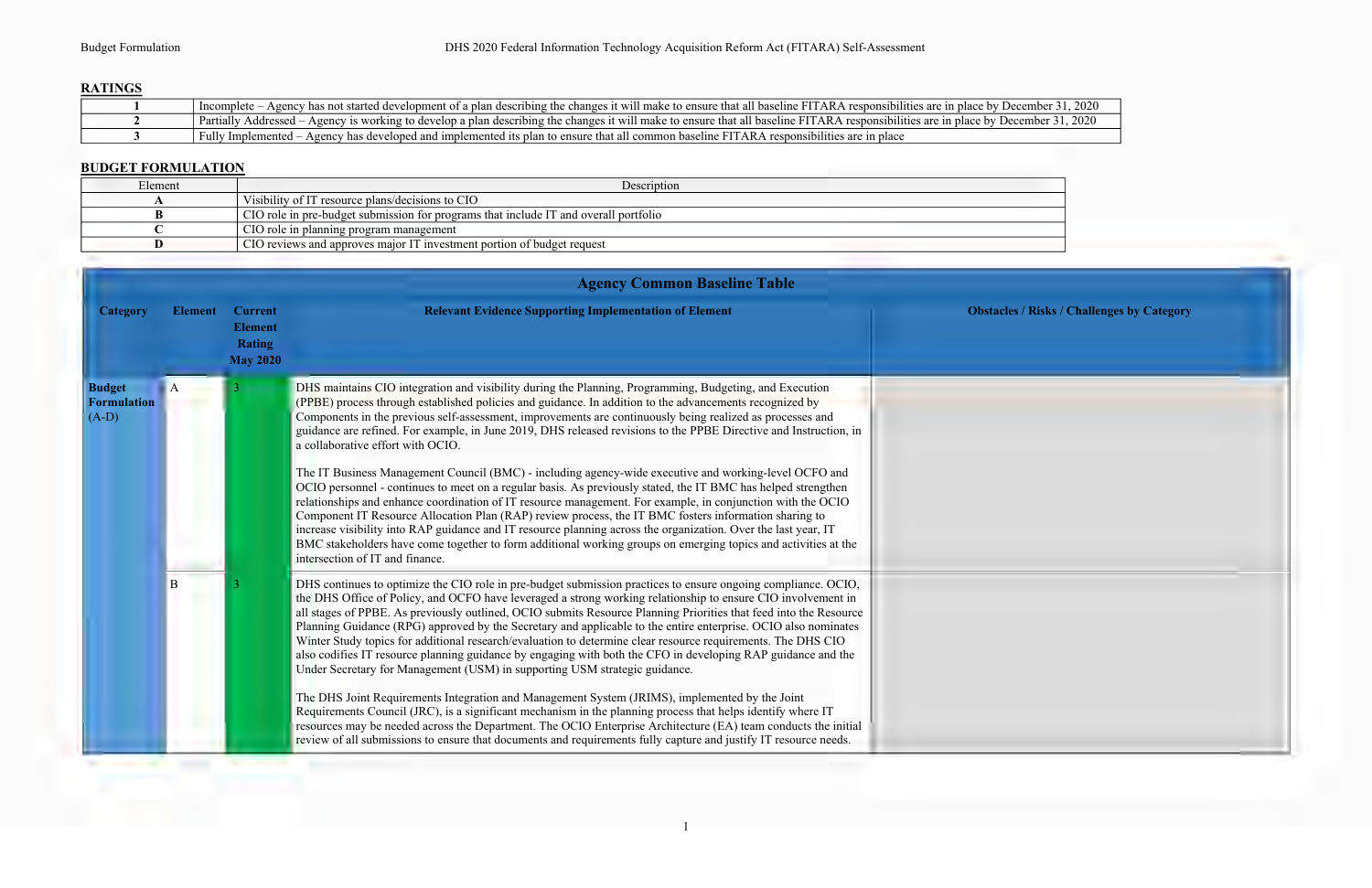

|                 |                |                                                                      | <b>Agency Common Baseline Table</b>                                                                                                                                                                                                                                                                                                                                                                                                                                                                                                                                                                                                                                                                                                                                                                                                                                                                                                                                                                                                                                                                                                                                                                                                                   |        |
|-----------------|----------------|----------------------------------------------------------------------|-------------------------------------------------------------------------------------------------------------------------------------------------------------------------------------------------------------------------------------------------------------------------------------------------------------------------------------------------------------------------------------------------------------------------------------------------------------------------------------------------------------------------------------------------------------------------------------------------------------------------------------------------------------------------------------------------------------------------------------------------------------------------------------------------------------------------------------------------------------------------------------------------------------------------------------------------------------------------------------------------------------------------------------------------------------------------------------------------------------------------------------------------------------------------------------------------------------------------------------------------------|--------|
| <b>Category</b> | <b>Element</b> | <b>Current</b><br><b>Element</b><br><b>Rating</b><br><b>May 2020</b> | <b>Relevant Evidence Supporting Implementation of Element</b>                                                                                                                                                                                                                                                                                                                                                                                                                                                                                                                                                                                                                                                                                                                                                                                                                                                                                                                                                                                                                                                                                                                                                                                         | Obstac |
|                 | $\overline{C}$ |                                                                      | CIO review and involvement in planning and programming IT spend continues across the Department via<br>participation in key PPBE processes and in relevant governance groups. In the last two years, the DHS CIO<br>worked with Component CIOs to review and validate any funding changes to IT resources to ensure alignment<br>with DHS IT enterprise strategy and reduce any potential duplicative efforts. OCIO also continues to review all IT<br>related program changes for compliance with the IT priorities outlined in the RPG and USM strategic guidance.<br>DHS CIO provides Component and enterprise summaries of alignment to these priorities to the USM and the<br>Deputy's Management Action Group.<br>The IT BMC discusses IT resource needs and mechanisms to ensure all IT elements within the DHS budget are<br>reviewed during the Program Budget Review process. Joint CIO-CFO Council meetings and the reestablished<br>Deputy CIO Council are forums that support collaboration across DHS throughout the PPBE process at all levels.<br>OCIO continues to ensure the CIO is involved in program planning for IT resources throughout their lifecycle and<br>collaborates with PARM to review and update policies as needed. |        |
|                 | D              |                                                                      | In addition to the aforementioned activities supporting the CIO's role during the PPBE process, DHS ensures the<br>CIO plays a key role in developing the IT portion of the budget request and reviewing requests for reprogramming.<br>The PPBE process facilitates collaboration from both OCIO and OCFO during the RAP process all the way<br>through the Resource Allocation Decision (RAD), and the final IT budget submission to OMB. For example,<br>OCIO leverages reports from OCFO during the IT RAP process to review and analyze the IT Portfolio.<br>In confirmation of this collaboration, DHS includes a signed joint affirmation from the CIO, CFO and Chief<br>Privacy Officer stating that: the CIO has reviewed and approved the major IT investments portion of the request;<br>the CIO had a significant role in reviewing planned IT support for major program objectives and significant<br>increases and decreases in IT resources; and the IT Portfolio includes appropriate estimates of all IT resources<br>included in the budget request.                                                                                                                                                                                |        |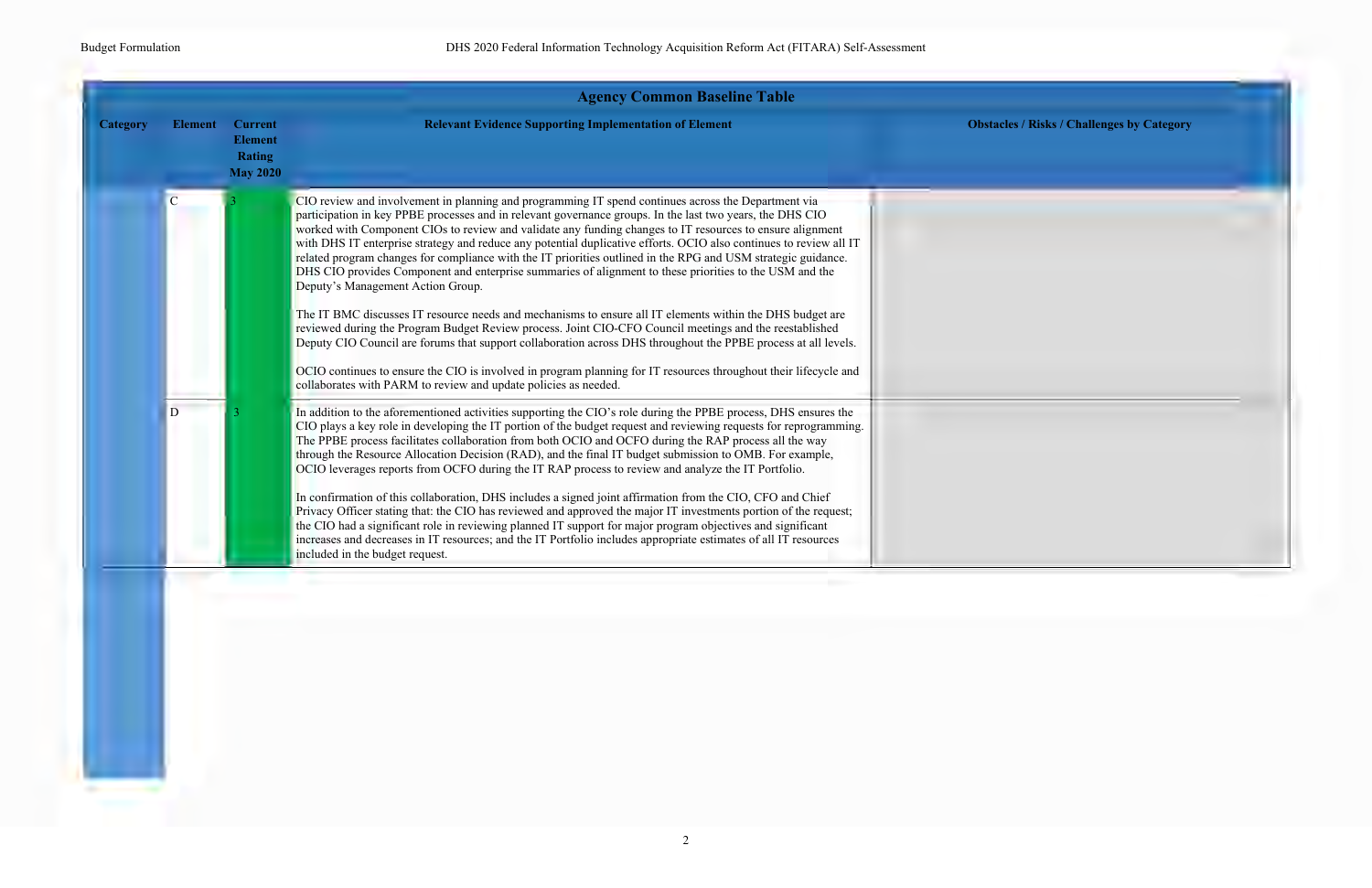### **BUDGET EXECUTION**

| Element | Description                                                        |
|---------|--------------------------------------------------------------------|
|         | Ongoing CIO engagement with program managers                       |
|         | Visibility of IT planned expenditure reporting to CIO              |
|         | CIO defines IT processes and policies                              |
|         | CIO role on program governance boards                              |
|         | CIO role in recommending modification, termination, or pause of IT |
|         | CIO approval of reprogramming                                      |
|         |                                                                    |

|                                                    | <b>Agency Common Baseline Table</b> |                                                               |                                                                                                                                                                                                                                                                                                                                                                                                                                                                                                                                                                                                                                                                                                                                                                                                                                                                                                                                                                                                                                                                                                                                                                                                             |                                                                                                                                                                                                                                                                                                                |  |
|----------------------------------------------------|-------------------------------------|---------------------------------------------------------------|-------------------------------------------------------------------------------------------------------------------------------------------------------------------------------------------------------------------------------------------------------------------------------------------------------------------------------------------------------------------------------------------------------------------------------------------------------------------------------------------------------------------------------------------------------------------------------------------------------------------------------------------------------------------------------------------------------------------------------------------------------------------------------------------------------------------------------------------------------------------------------------------------------------------------------------------------------------------------------------------------------------------------------------------------------------------------------------------------------------------------------------------------------------------------------------------------------------|----------------------------------------------------------------------------------------------------------------------------------------------------------------------------------------------------------------------------------------------------------------------------------------------------------------|--|
| <b>Category</b>                                    | <b>Element</b>                      | <b>Current</b><br><b>Element</b><br>Rating<br><b>May 2020</b> | <b>Relevant Evidence Supporting Implementation of Element</b>                                                                                                                                                                                                                                                                                                                                                                                                                                                                                                                                                                                                                                                                                                                                                                                                                                                                                                                                                                                                                                                                                                                                               | <b>Obstacles / Risks / Challenges by Category</b>                                                                                                                                                                                                                                                              |  |
| <b>Budget</b><br><b>Execution</b><br>$(E-H, J, L)$ | E                                   |                                                               | DHS OCIO remains committed to strong engagement with program managers, principally through the IT Program<br>Management Center of Excellence, which continues to meet bi-weekly. Additionally, OCIO leverages program<br>health assessments and the DHS TechStat process, to support executive level discussions and ensure IT<br>investments continue to meet objectives.<br>OCIO also conducts operational and program reviews to ensure that programs are meeting the Department's<br>strategic objectives and IT resources are providing the best value possible. Program managers submit program<br>information through the CPIC tool, INVEST, to OCIO directly as a way of monitoring that program cost, schedule,<br>performance, and mission objectives are being met. INVEST also captures program incremental development data.<br>At the Component-level program reviews provide ongoing insight to IT investment alignment.<br>DHS IT Integration and Management Directive codified these practices granting the CIO authority over all aspects<br>of IT strategy and program implementation.                                                                                                   |                                                                                                                                                                                                                                                                                                                |  |
|                                                    |                                     |                                                               | DHS maintains its rating in this Element as challenges remain at some Components where IT spend within non-IT<br>investments may occur without Component CIO awareness. The Department continues to explore ways in which<br>to capture this IT spend, particularly in financial systems, in order to ensure the CIO has full visibility into IT<br>planned expenditure reporting. To date, CIO oversight of planned IT expenditures has been accomplished through<br>the CPIC process and INVEST which automates the capture and management of planned expenditures for major<br>projects. Enhancements are made to INVEST periodically, as needed, to ensure project data is collected and can be<br>tracked in the most useful way to inform reporting and enhance decision making.<br>Additionally, the DHS HQ and Component IT Asset Refresh Reports capture IT spend executed at the program<br>level. The DHS IT Asset Management and Refresh Directive requires reporting on assets and associated costs for<br>all systems and codifies the CIO role to manage IT infrastructure assets across the Department, including working<br>with the CFO to define the appropriate policies and processes. | Reporting of IT planned expenditures to CIOs at some Components is<br>complicated by the existence of IT spend embedded within non-IT<br>investments. DHS OCIO is working with these Components to increase<br>transparency and coordination to address this issue through policy and process<br>enhancements. |  |
|                                                    | $\overline{G}$                      |                                                               | Delegation 04000, Rev. 01 and Directive 142-02, Rev. 01 outline responsibilities of the DHS CIO to include<br>defining IT processes and policies. OCIO plays a central role maintaining DHS policies, manuals, guidance, and<br>instructions for the DHS Systems Engineering Life Cycle (SELC) process and Agile. The DHS SELC Instruction,<br>and the associated Guidebook are being reviewed and updated in a joint effort with OCIO, Chief Technology<br>Directorate (CTD), PARM, and S&T. The Agile Development and Delivery for IT Instruction Manual is also<br>currently under review, and the second revision for the Agile Instruction was recently completed.                                                                                                                                                                                                                                                                                                                                                                                                                                                                                                                                     |                                                                                                                                                                                                                                                                                                                |  |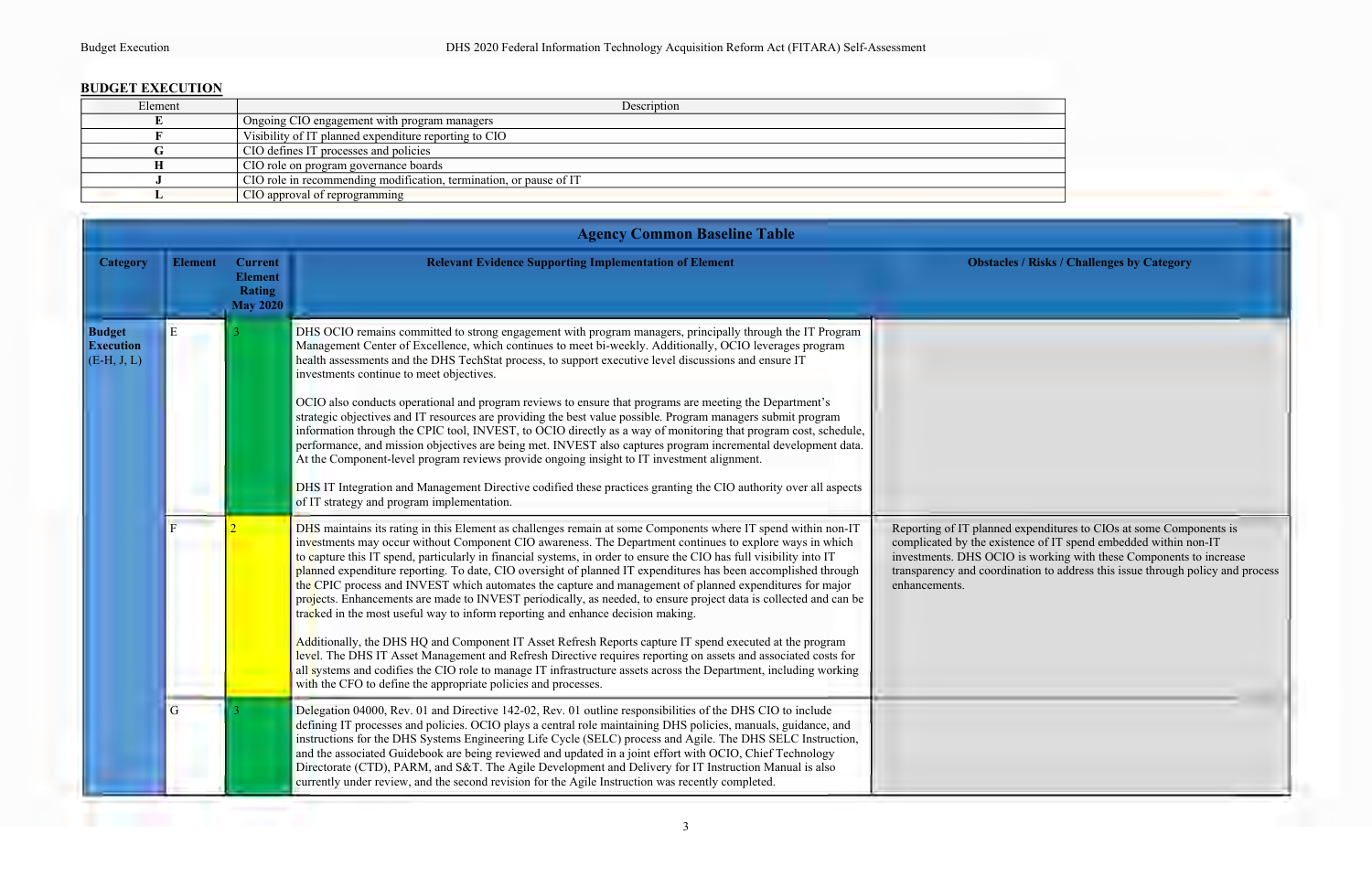|                 |                |                                                                      | <b>Agency Common Baseline Table</b>                                                                                                                                                                                                                                                                                                                                                                                                                                                                                                                                                                                                                                                                                                    |                                                   |
|-----------------|----------------|----------------------------------------------------------------------|----------------------------------------------------------------------------------------------------------------------------------------------------------------------------------------------------------------------------------------------------------------------------------------------------------------------------------------------------------------------------------------------------------------------------------------------------------------------------------------------------------------------------------------------------------------------------------------------------------------------------------------------------------------------------------------------------------------------------------------|---------------------------------------------------|
| <b>Category</b> | <b>Element</b> | <b>Current</b><br><b>Element</b><br><b>Rating</b><br><b>May 2020</b> | <b>Relevant Evidence Supporting Implementation of Element</b>                                                                                                                                                                                                                                                                                                                                                                                                                                                                                                                                                                                                                                                                          | <b>Obstacles / Risks / Challenges by Category</b> |
|                 |                |                                                                      | OCIO works with stakeholders to ensure guidance is updated with relevant process steps and roles &<br>responsibilities as needed. Acquisition Management Directive and Instruction revisions, for example, involved<br>OCIO review so that CIO oversight and certification of IT resources implementing incremental development were<br>captured. OCIO and PARM also collaborated to document a sequence change for the Acquisition Review Board<br>(ARB) to receive OCIO input on the EA implications of IT investments prior to an Acquisition Decision Event<br>(ADE).                                                                                                                                                              |                                                   |
|                 | H              | 3                                                                    | The DHS FITARA Team continues to document IT governance boards within the Department per the OMB<br>FITARA Requirement. For Component and HQ level CIO boards, this includes CIO authority, scope, membership,<br>and role. The team engages leadership as necessary to ensure the appropriate role for the CIO on IT governance<br>boards.                                                                                                                                                                                                                                                                                                                                                                                            |                                                   |
|                 |                |                                                                      | In prior support of Element J, DHS outlined that the CIO is a member of the ARB, in which each board member<br>has the authority to recommend modification, termination, or pausing of an IT program. The ARB reviews<br>recommendations from the DHS Enterprise Architecture Board (EAB) regarding "all IT investments or non-IT<br>investments with IT elements, regardless of acquisition level," to ensure alignment with DHS EA Principles prior<br>to entering an ADE per DHS Policy Directive 103-03. In November 2019 an EAB Guide was released by OCIO<br>OCTD to provide additional guidance on this process including outlining roles and responsibilities as well as<br>assessment criteria during the EAB review process. |                                                   |
|                 |                |                                                                      | Additionally, OCIO continues to conduct TechStat reviews when program risk indicates the need as required by<br>FITARA. As stated in previous annual self-assessments, the DHS TechStat Accountability Sessions Directive and<br>Instruction were updated and signed May and June 2017 respectively to include further FITARA requirements.                                                                                                                                                                                                                                                                                                                                                                                            |                                                   |
|                 | L              | 3                                                                    | The CIO or delegated direct report reviews all reprogramming and transfer requests that have an impact on IT<br>investments and programs. This process was first formalized as of April 2016 through Departmental PPBE<br>policies. The DHS PPBE Directive and Instruction have undergone subsequent revision, in collaboration with<br>OCIO, and were released in June 2019. Process diagrams as well as specific Reprogramming guidance further<br>reinforce the DHS Directive that the CIO must review all IT related reprogramming and transfer requests.                                                                                                                                                                          |                                                   |

| es / Risks / Challenges by Category |  |
|-------------------------------------|--|
|                                     |  |
|                                     |  |
|                                     |  |
|                                     |  |
|                                     |  |
|                                     |  |
|                                     |  |
|                                     |  |
|                                     |  |
|                                     |  |
|                                     |  |
|                                     |  |
|                                     |  |
|                                     |  |
|                                     |  |
|                                     |  |
|                                     |  |
|                                     |  |
|                                     |  |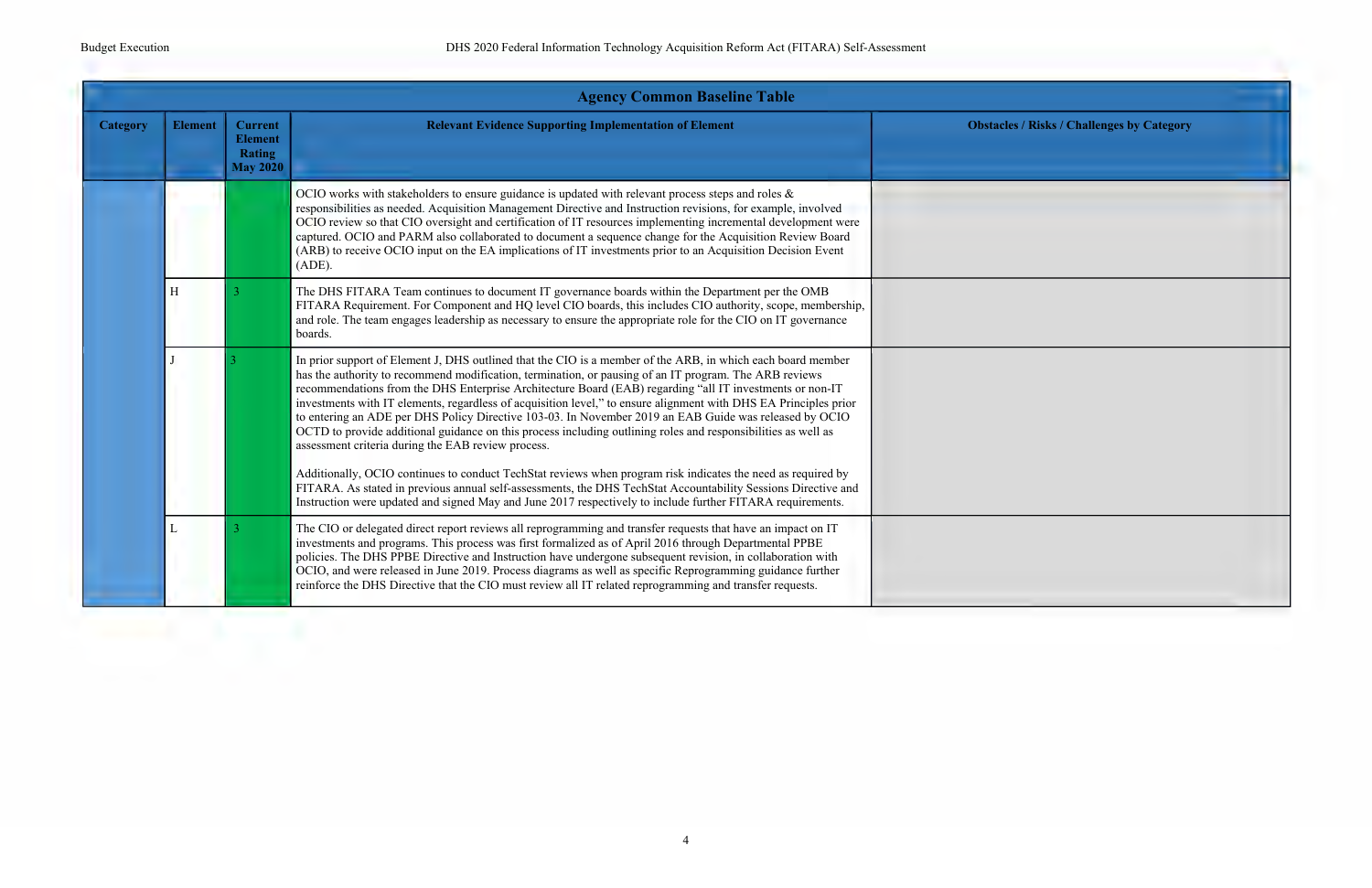# **ACQUISITION**

| --<br>Element | Jescription<br>ノレいし                                                                    |
|---------------|----------------------------------------------------------------------------------------|
|               | and procurement responsibilities<br>Shared acquisition                                 |
|               | CIO review<br>v and approval of<br>and acquisition plan<br>strategy<br>of acquisition. |



|                              |                |                                                                      | <b>Agency Common Baseline Table</b>                                                                                                                                                                                                                                                                                                                                                                                                                                                                                                                                                                                                                                                                                                                                                                                                                                                                                                                                                                                                                                                                                                                                            |                |  |  |
|------------------------------|----------------|----------------------------------------------------------------------|--------------------------------------------------------------------------------------------------------------------------------------------------------------------------------------------------------------------------------------------------------------------------------------------------------------------------------------------------------------------------------------------------------------------------------------------------------------------------------------------------------------------------------------------------------------------------------------------------------------------------------------------------------------------------------------------------------------------------------------------------------------------------------------------------------------------------------------------------------------------------------------------------------------------------------------------------------------------------------------------------------------------------------------------------------------------------------------------------------------------------------------------------------------------------------|----------------|--|--|
| <b>Category</b>              | <b>Element</b> | <b>Current</b><br><b>Element</b><br><b>Rating</b><br><b>May 2020</b> | <b>Relevant Evidence Supporting Implementation of Element</b>                                                                                                                                                                                                                                                                                                                                                                                                                                                                                                                                                                                                                                                                                                                                                                                                                                                                                                                                                                                                                                                                                                                  | <b>Obstacl</b> |  |  |
| <b>Acquisition</b><br>(I, K) |                |                                                                      | DHS established its IT Acquisition Review (ITAR) process in 2007 to provide the DHS CIO with a means of<br>formally reviewing IT acquisitions across the Department. The DHS IT Integration and Management Directive<br>codifies responsibilities of the CIO includes the management of the ITAR process. The review has always included<br>the Statement of Work (SOW) or other requirements documents and the Independent Government Cost Estimate<br>(IGCE). OCIO has updated the ITAR process to encompass the FITARA requirement that the CIO review<br>acquisition plans and strategies to ensure that these plans call for the utilization of incremental development<br>methodologies.<br>Previous actions taken to strengthen the process for review of cost estimates, include the OCFO Cost Analysis<br>Division (CAD) adopting Chapter 9 of the Cost Estimating Handbook (which includes the LCCE Review Board)<br>as a formal part of the "DHS Financial Management Policy Manual (FMPM)." The LCCE Review Board includes<br>the following stakeholders: OCFO Budget, PA&E and CAD, OCIO CTD, S&T, PARM, pertinent Component(s),<br>and Program Management staff. |                |  |  |
|                              | K              |                                                                      | As described under Requirement I, the DHS CIO leverages the ITAR process to review acquisition plans and<br>strategies and interagency agreements, including cost estimates and other related documents, for IT acquisitions.<br>The requirement that the CIO review IT acquisitions is set out in Delegation 04000, Rev. $01$ – Delegation to the<br>Chief Information Officer; Directive 142-02, Rev. 01 - Information Technology Integration and Management; and<br>was further codified by OCPO in the Homeland Security Acquisition Manual, Sections 3007.103(j) and 3039.170.<br>DHS lowered the de minimus threshold for ITARs from a Total Estimated Procurement Value (TEPV) of \$2.5M<br>to \$500,000. This requires DHS CIO review of any IT acquisition request with a TEPV of \$500,000 or more and<br>lifecycle cost of \$50 million or more which aligns to an investment reported in INVEST.                                                                                                                                                                                                                                                                   |                |  |  |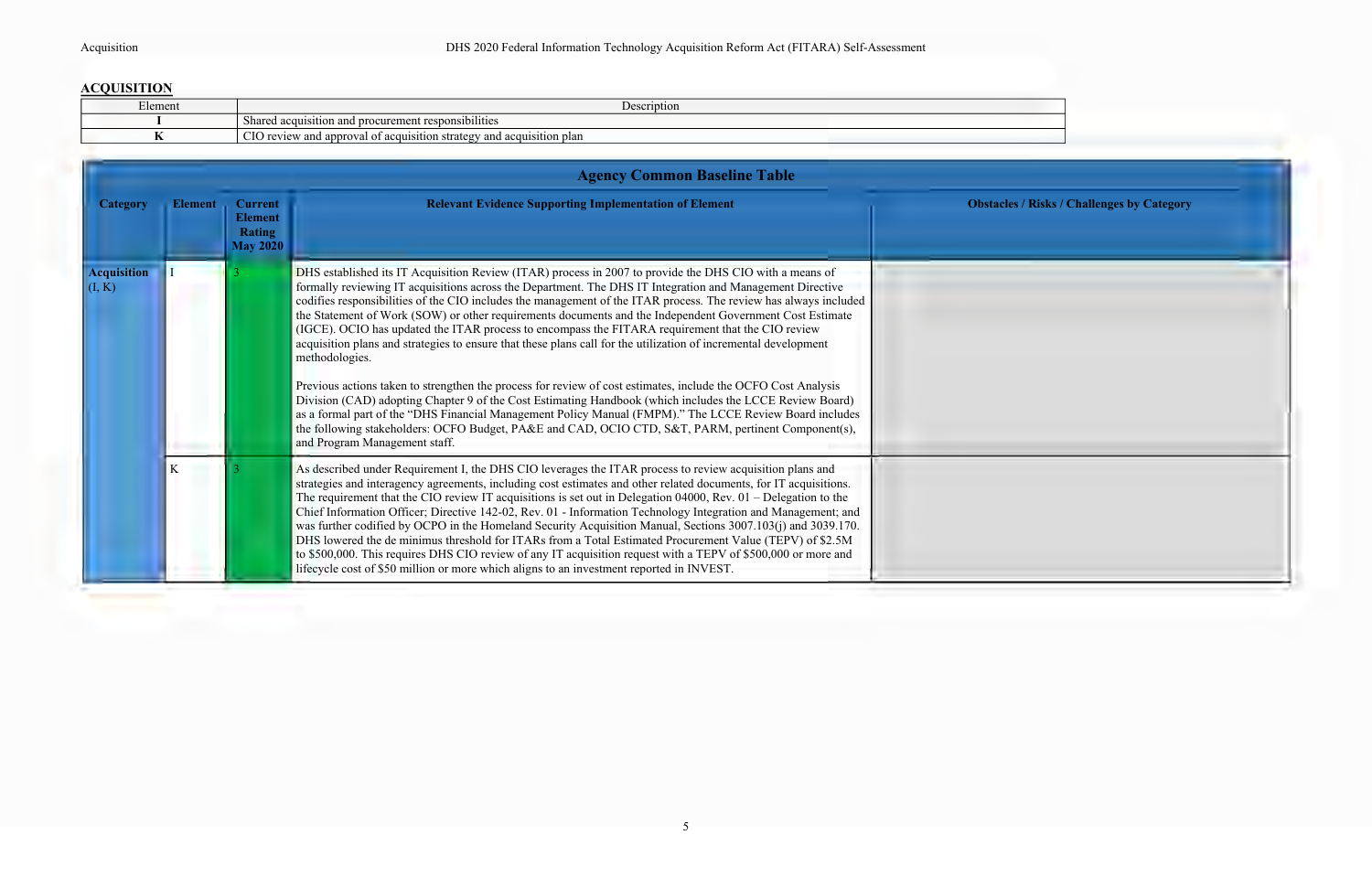### DHS 2020 Federal Information Technology Acquisition Reform Act (FITARA) Self-Assessment

### **ORGANIZATION AND WORKFORCE**

| UNUANIZA HUN AND WUNNFUNCE |                                                                      |  |  |
|----------------------------|----------------------------------------------------------------------|--|--|
| Element                    | Description                                                          |  |  |
| М                          | CIO approves new bureau CIOs                                         |  |  |
|                            | CIO role in ongoing bureau CIOs' evaluations                         |  |  |
|                            | Bureau IT Leadership Directory                                       |  |  |
|                            | IT Workforce                                                         |  |  |
|                            | CIO reports to agency head (or deputy/Chief Operating Officer (COO)) |  |  |
|                            |                                                                      |  |  |

|                                                             |                |                                                                      | <b>Agency Common Baseline Table</b>                                                                                                                                                                                                                                                                                                                                                                                                                                                                                                                                                                                                                                                                                                                                                                                                                      |                                                   |
|-------------------------------------------------------------|----------------|----------------------------------------------------------------------|----------------------------------------------------------------------------------------------------------------------------------------------------------------------------------------------------------------------------------------------------------------------------------------------------------------------------------------------------------------------------------------------------------------------------------------------------------------------------------------------------------------------------------------------------------------------------------------------------------------------------------------------------------------------------------------------------------------------------------------------------------------------------------------------------------------------------------------------------------|---------------------------------------------------|
| <b>Category</b>                                             | <b>Element</b> | <b>Current</b><br><b>Element</b><br><b>Rating</b><br><b>May 2020</b> | <b>Relevant Evidence Supporting Implementation of Element</b>                                                                                                                                                                                                                                                                                                                                                                                                                                                                                                                                                                                                                                                                                                                                                                                            | <b>Obstacles / Risks / Challenges by Category</b> |
| <b>Organization</b> M<br>and<br><b>Workforce</b><br>$(M-Q)$ |                |                                                                      | Over the last year, DHS CIO participated in the recruitment and selection process for two Component CIOs, sitting<br>on both panels along with other key stakeholders. Similarly, prior evidence in support of Element M was DHS<br>CIO participation in a March 2019 panel for Component CIO selection process. The 2018 update to DHS<br>Delegation 04000, Rev. 01 – Delegation to the Chief Information Officer and Directive 142-02, Rev. 01 –<br>Information Technology Integration and Management codified this requirement.                                                                                                                                                                                                                                                                                                                       |                                                   |
|                                                             | N              |                                                                      | In 2016 DHS established an agency-wide critical element for CIO performance evaluation in its SES, Senior Level<br>(SL) and Scientific Professional/Technical (SP/ST) performance plan templates. The DHS CIO is engaged with the<br>Chief Human Capital Officer (CHCO) in ongoing oversight of the performance criteria for bureau CIOs and<br>evaluation of Component CIO performance per Delegation 04000, Rev. 01 - Delegation to the Chief Information<br>Officer.                                                                                                                                                                                                                                                                                                                                                                                  |                                                   |
|                                                             | $\overline{O}$ |                                                                      | The Bureau IT Leadership Directory is posted to the DHS website at <b>DHS Digital Strategy</b> .                                                                                                                                                                                                                                                                                                                                                                                                                                                                                                                                                                                                                                                                                                                                                         |                                                   |
|                                                             |                |                                                                      | DHS OCIO Workforce Engagement (WE) continues to execute activities to strengthen the DHS IT workforce. As<br>stated in the 2019 self-assessment, OCIO WE successfully implemented the Strategic Workforce Planning (SWP)<br>Initiative in collaboration with OCHCO. The SWP Initiative assessed the current IT skills of HQ OCIO employees<br>according to IT role and identified training opportunities, gaps, and future needs. OCIO WE recently formed an<br>Integrated Project Team to support collaboration with Components to oversee IT workforce roles and share<br>methodologies and best practices. Additionally, in 2019 DHS was rated fully addressed on GAO's DHS High-Risk<br>ITM Outcome #4 - IT Human Capital Plan. DHS will continue to align with Office of Personnel Management<br>competencies and NIST cybersecurity methodologies. |                                                   |
|                                                             |                |                                                                      | Another successful initiative that has come out of collaboration with OCIO and OCHCO is the development of a<br>Cyber Talent Management System (CTMS). This system builds on the previously referenced, cyber-retention pay<br>program for FY19 and cyber-internship program all of which are aimed at enhancing the management of mission<br>critical cybersecurity talent.                                                                                                                                                                                                                                                                                                                                                                                                                                                                             |                                                   |
|                                                             | Q              |                                                                      | Per a change incorporated as of March 18, 2019, the Delegation to the Under Secretary for Management codifies<br>this requirement so that the DHS CIO reports to the Secretary and the Under Secretary for Management. The most<br>updated version of this Delegation is Delegation 00002, Rev. 00.3 which was released October of 2019.                                                                                                                                                                                                                                                                                                                                                                                                                                                                                                                 |                                                   |

| les / Risks / Challenges by Category |  |
|--------------------------------------|--|
|                                      |  |
|                                      |  |
|                                      |  |
|                                      |  |
|                                      |  |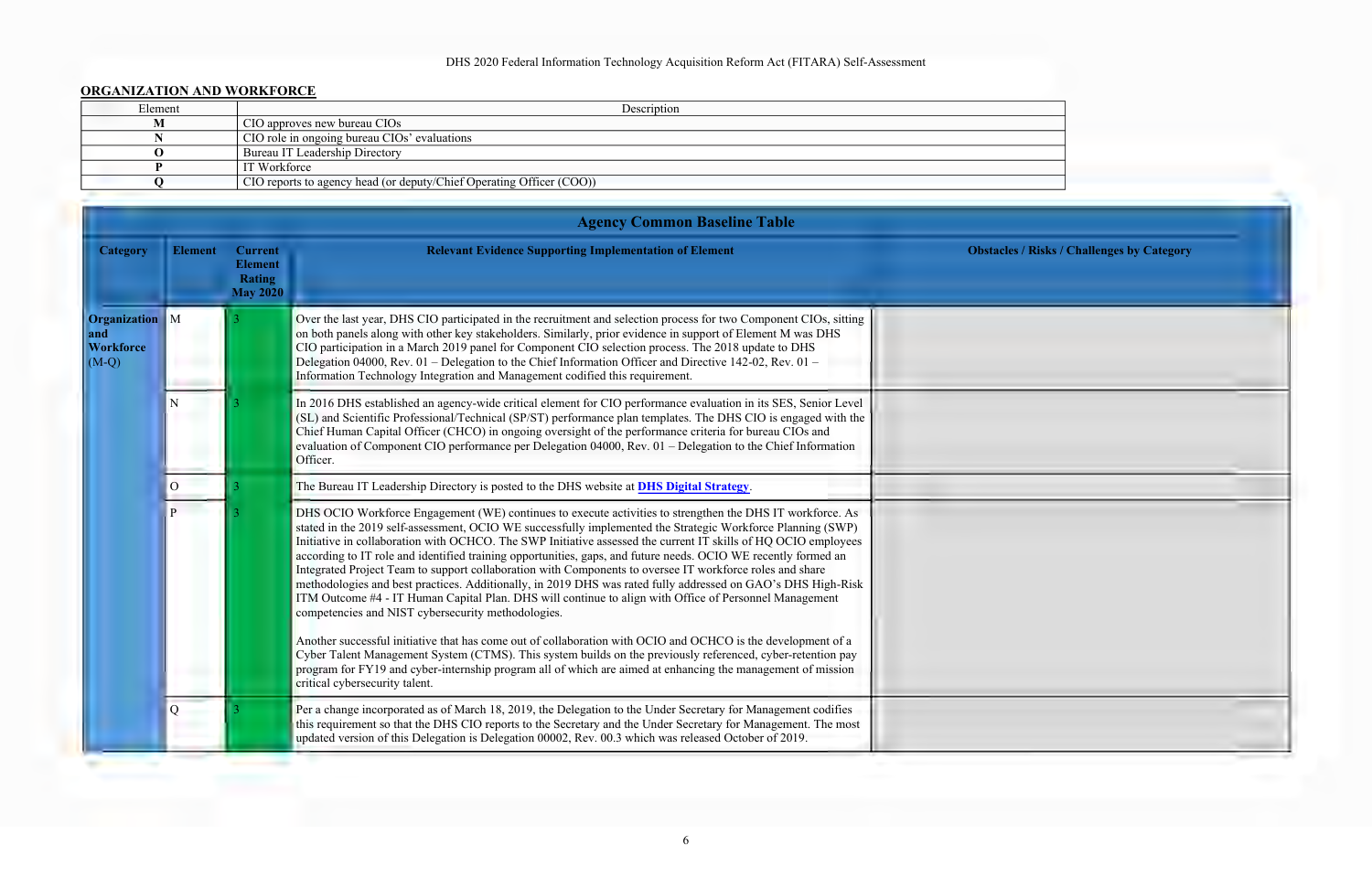Endorsed by:

roalle

R.D. Alles Deputy Under Secretary for Management

 $6/26/20$